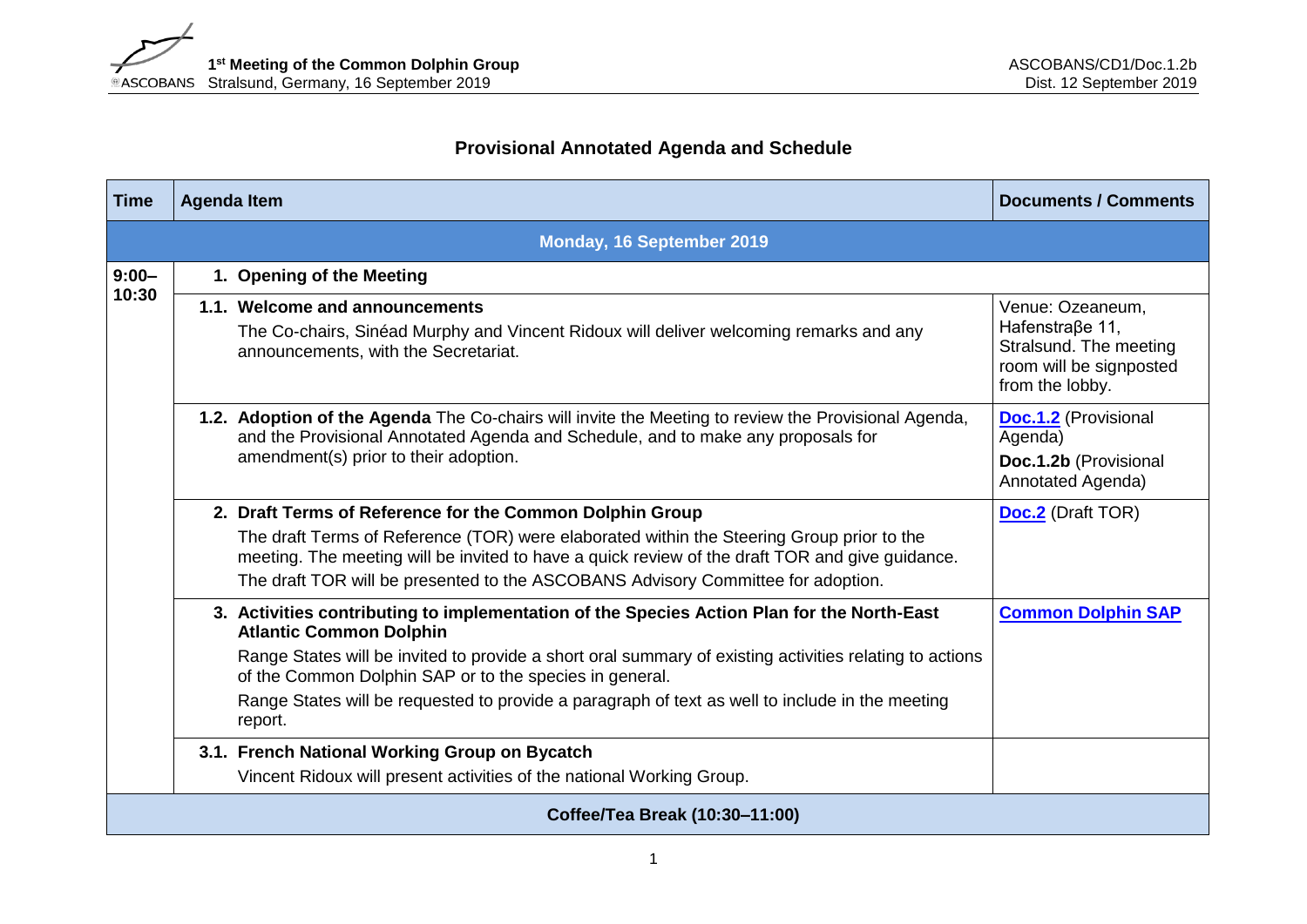| <b>Time</b>               |  | <b>Agenda Item</b>                                                                                                                                                                                                                                                                         | <b>Documents / Comments</b> |  |  |
|---------------------------|--|--------------------------------------------------------------------------------------------------------------------------------------------------------------------------------------------------------------------------------------------------------------------------------------------|-----------------------------|--|--|
| $11:00 -$<br>12:30        |  | 4. Reports from previous meetings                                                                                                                                                                                                                                                          |                             |  |  |
|                           |  | 4.1. Overview of ICES WGMME work on the Common Dolphin                                                                                                                                                                                                                                     |                             |  |  |
|                           |  | Eunice Pinn will present an overview of the Common Dolphin work of the ICES (International<br>Council for the Exploration of the Sea) Working Group on Marine Mammal Ecology.                                                                                                              |                             |  |  |
|                           |  | 4.2. Update on OSPAR Marine Mammal Expert Group's work on developing mammal MSFD<br><b>indicators</b>                                                                                                                                                                                      |                             |  |  |
|                           |  | Farah Chaudry will provide a briefing on OSPAR (The Convention for the Protection of the Marine<br>Environment of the North-East Atlantic) Marine Mammal Expert Groups' work on developing<br>mammal Marine Strategy Framework Directive indicators, including mammal pollutant indicator. |                             |  |  |
|                           |  | 5. Overview of bycatch as a threat to Common Dolphins                                                                                                                                                                                                                                      |                             |  |  |
|                           |  | Sinéad Murphy will give a general overview of bycatch as a threat specifically to Common<br>Dolphins.                                                                                                                                                                                      |                             |  |  |
|                           |  | 5.1. Overview of a publication on the nature of fleets                                                                                                                                                                                                                                     |                             |  |  |
|                           |  | Vincent Ridoux will present this overview, based on the recent publication by Helène Péltier.                                                                                                                                                                                              |                             |  |  |
| Lunch Break (12:30-13:30) |  |                                                                                                                                                                                                                                                                                            |                             |  |  |
| $13:30 -$<br>15:00        |  | 5.2. Current activities on bycatch monitoring and mitigation in the UK                                                                                                                                                                                                                     |                             |  |  |
|                           |  | Al Kingston will present an overview from the UK on current bycatch rates and mitigation efforts.<br>Participants will be invited to                                                                                                                                                       |                             |  |  |
|                           |  | 5.3. Overview of ICES WGBYC                                                                                                                                                                                                                                                                |                             |  |  |
|                           |  | Al Kingston will present a brief overview of the outputs on Common Dolphins from the ICES<br>Working Group on Bycatch of Protected Species.                                                                                                                                                |                             |  |  |
|                           |  | 5.4. Update on the New Technical Measures framework                                                                                                                                                                                                                                        |                             |  |  |
|                           |  | 5.5. Report back from the OSPAR-HELCOM workshop on developing indicators on bycatch                                                                                                                                                                                                        |                             |  |  |
|                           |  | Sinéad Murphy will brief the meeting on this OSPAR-HELCOM workshop that took place 3-5<br>September 2019 in Copenhagen, Denmark.                                                                                                                                                           |                             |  |  |